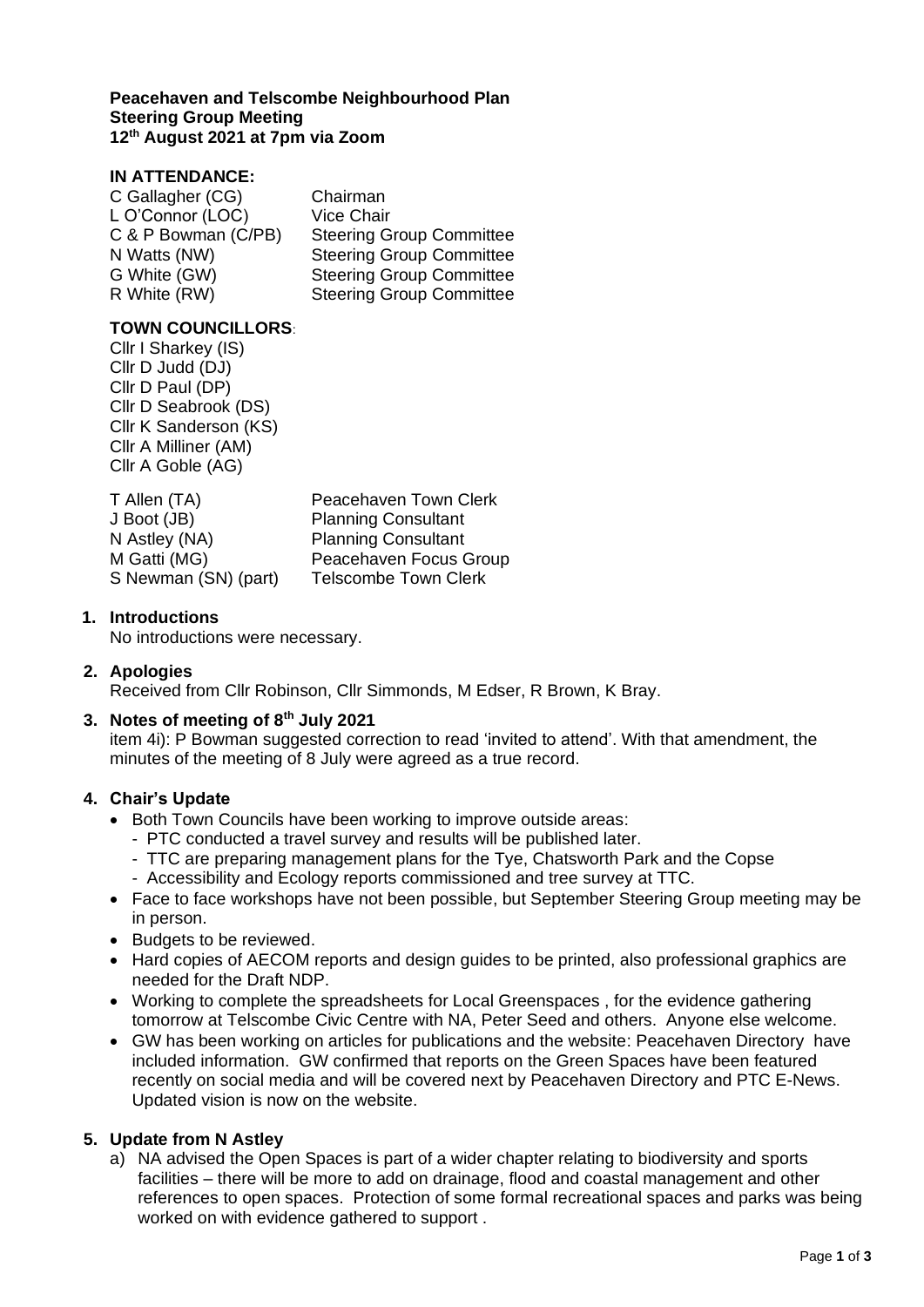- b) CG presented a matrix at both Town Councils categorising these areas although some small plots at the end of avenues have not yet been included. KS assisted with the audit of facilities in each park. This data is now being refined to include connectivity of green spaces and other issues raised by UoB reports; Dr Berg will then assist with the ecological aspects.
- c) RW suggested featuring the Meridian Line connection between green spaces, also signage..
- d) DS proposed including the mature trees and planting (also an apple tree) which should be protected in the shopping centre area.
- e) Air Pollution: NA confirmed studies show this is not a problem currently (although it is in Newhaven and Rottingdean and anything done in Peacehaven and TC relating to traffic generation could have an effect) however this element was designed to make people think about reducing air pollution, especially construction traffic and freight movements. LOC asked if there was an air pollution issue at the traffic lights in Telscombe Cliffs Way? NA confirmed LDC information suggested nothing alarming at present although RW felt it was mainly at peak times but depending on the wind direction, may be worse than previously thought - further evaluation may be needed as levels of congestion are increasing. MG asked when the tubes on the South Coast Road that detect the readings were last checked - NA felt the annual statistics used could be out of date. CG confirmed UoB are continuing to monitor air pollution in various area.
- f) Housing Needs Assessment (HNA) arrived yesterday (100 pages so not yet fully evaluated) however NA summarised what she had read so far:
	- Between 2011 2020 the average price of a property rose by £100,000 in the NP area.
	- An average income of between £35,000 -£40,000 was required to get on the housing ladder
	- There is a big gap between the average salary and what is needed to buy a home.
	- Private sector rentals are out of range for most incomes.
	- Much of the housing stock in Peacehaven and TC is not suitable to meet current requirements.
	- 40% of the housing stock is bungalows on larger plots which have fewer rooms than houses but have become family homes .Extensions and overcrowding as young people remain at home.
	- Population is rising by about 100 households per annum whilst only completing an average of 37 new housing units per annum (the gap is in supply to demand is getting wider).
	- The HNA evidence can be used to support the housing chapters drafted previously.
	- This document will be sent to LDC for their feedback.
	- CG suggested the HNA should not be circulated to a wider audience until the SG have had chance to digest it. (NA has sent a copy to Leigh Palmer LDC)

A separate meeting to discuss the HNA may be required as other issues were raised over affordable housing/private rentals and a decision made on where the emphasis should be in the NP. CG observed the author was surprised at the ratio of bungalows when writing the HNA – indeed she went back to check the figures.

Smaller houses: NA confirmed 1-bed units are now coming into the affordable rental or part rent/part buy options, but only just started and there is a backlog of need. Affordable one-beds require 15 new units per annum to meet the need however only about 3 or 4 per annum are becoming available.

The HNA also highlights a shortage of 4 and 5 bed units (many existing have been sub-divided into 2-bed properties) so many larger families on waiting lists. The report suggests priority for 4 and 5 bed properties required for extended families. However, smaller 1-bed units are easier to deliver so decisions needed as to what goes into the NP.

Assisted living: nursing/care homes are not included in the evidence base however provision for elderly accommodation/supported housing is required - often only 1-bed units are needed for the 65+ age group so this needs to be addressed. DS said he spoke to several of the new Churchill residents and most have moved from London or Croydon and are not affordable for local people (about 12 empty flats at Churchill currently). RW said Social Services confirmed about 350 units for elderly/sheltered housing across Peacehaven and TC which is above the national average yet one of the lowest rates (7%) of affordable housing (below 50% of the county market rate).

### **6. Update from J Boot**

a) JB observed the delivery of the HNA was an important step which included more up to date population figures.